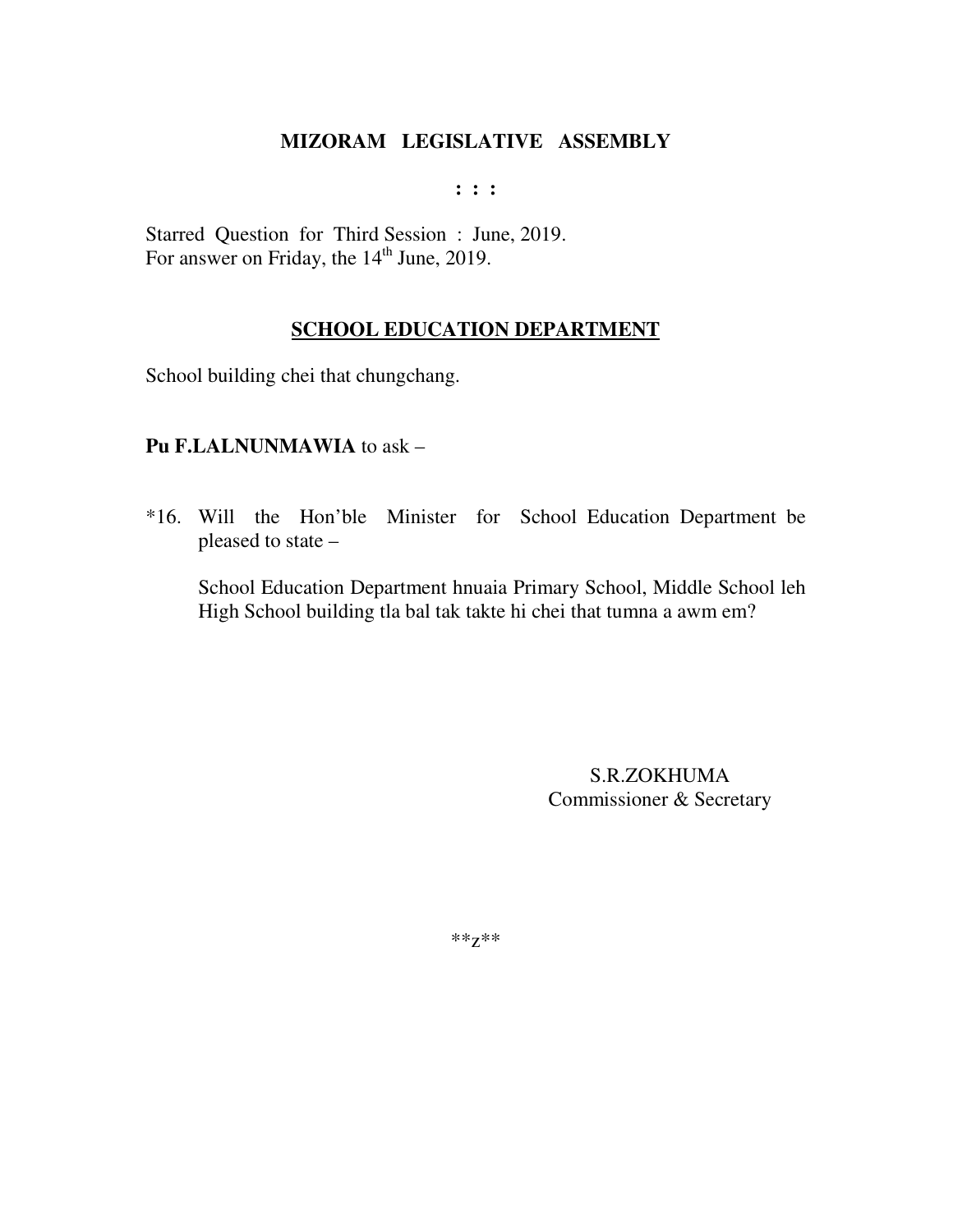#### **MIZORAM LEGISLATIVE ASSEMBLY :: :: ::**

Starred Question for Third Session : June, 2019. For answer on Friday, the  $14<sup>th</sup>$  June, 2019.

# **SCHOOL EDUCATION DEPARTMENT**

School hrang hranga Mizo tawng hman phalloh chungchang.

### **Pu LALDUHOMA** to ask –

- \*17. Will the Hon'ble Minister for School Education Department be pleased to state
	- a) School hrang hrangah Nursery atangin Mizo tawng hman phal loh a ni tih hi sorkar-in a hria em ?
	- b) Hemi chungchanga sorkar ngaihdan hi engnge ?

 S.R. ZOKHUMA Commissioner & Secretary

\*\*\*\*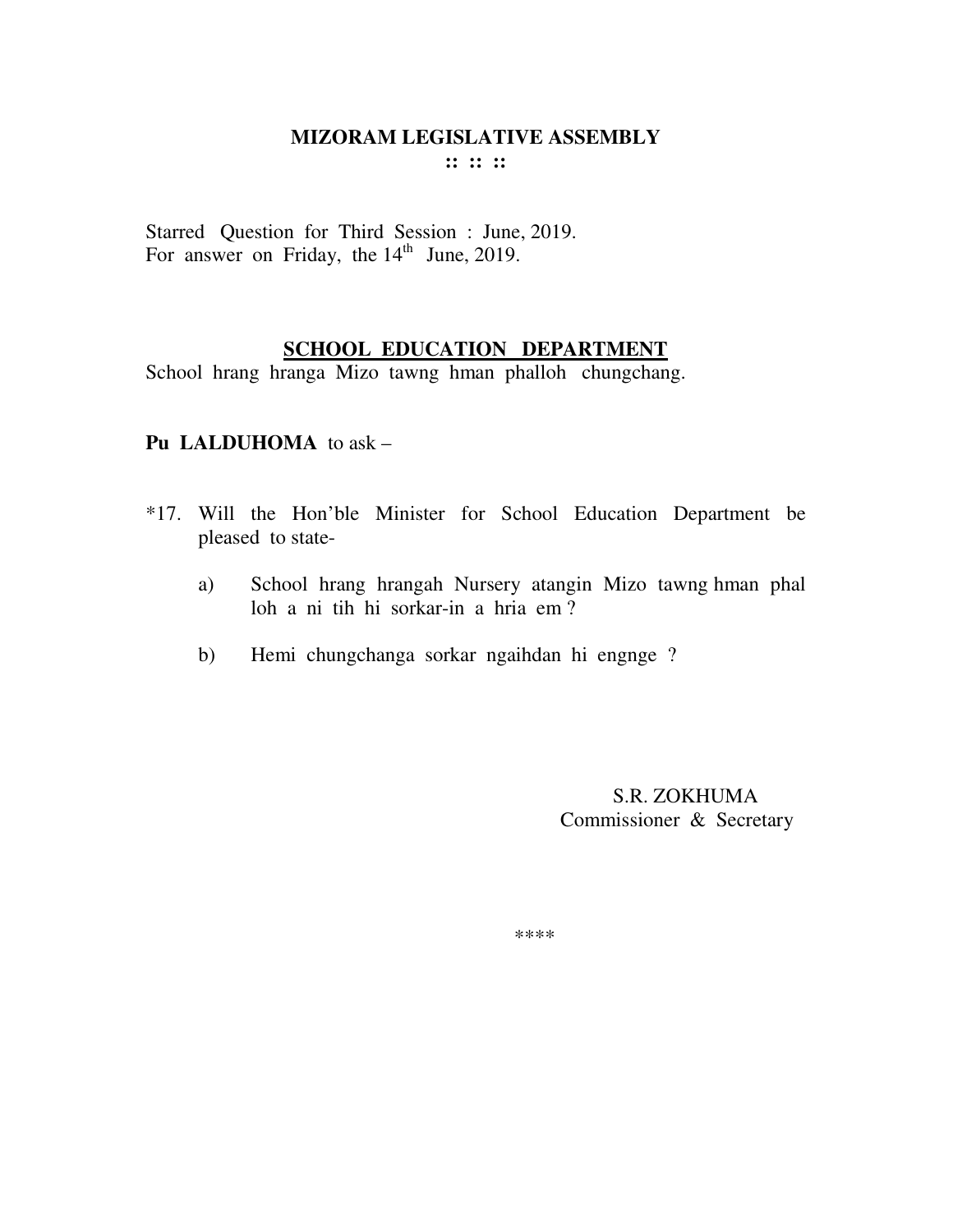#### **MIZORAM LEGISLATIVE ASSEMBLY :: :: ::**

Starred Question for Third Session : June, 2019. For answer on Friday, the  $14<sup>th</sup>$  June, 2019.

#### **GENERAL ADMINISTRATION DEPARTMENT**

Tipa Sub-division a SDO Sadar dah chungchang.

# **Pu K.T. ROKHAW** to ask –

\*18. Will the Hon'ble Minister for General Administration Department be pleased to state-

Tipa Sub-division ah hian SDO Sadar dah tumna a awm em?

 S.R. ZOKHUMA Commissioner & Secretary

\*\*\*\*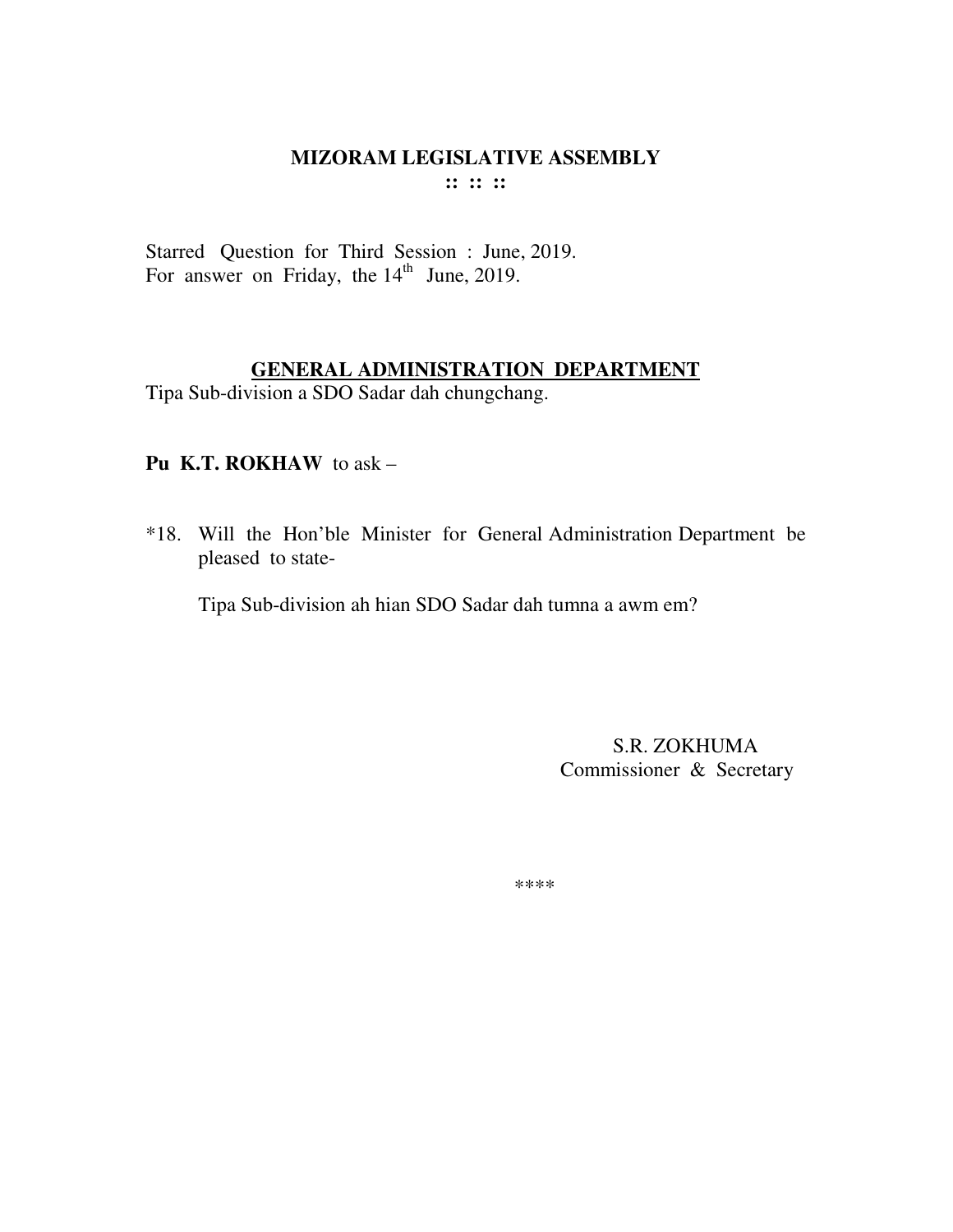#### MIZORAM LEGISLATIVE ASSEMBLY  $: : : :$

Starred Question for Third Session : June, 2019.<br>For answer on Friday, the 14<sup>th</sup> June, 2019.

# **SCHOOL EDUCATION DEPARTMENT**

Zirtirtu lak tur chungchang.

# Pu VANLALHLANA to ask -

- \*19. Will the Hon'ble Minister for School Education Department be pleased to state  $-$ 
	- Zirtirtu 946 lak turah hian vohbikte (PwD) lak tumna a awm em? a)
	- Awm nise engzatnge an tan hauhsak an nih?  $b)$

S.R. ZOKHUMA Commissioner & Secretary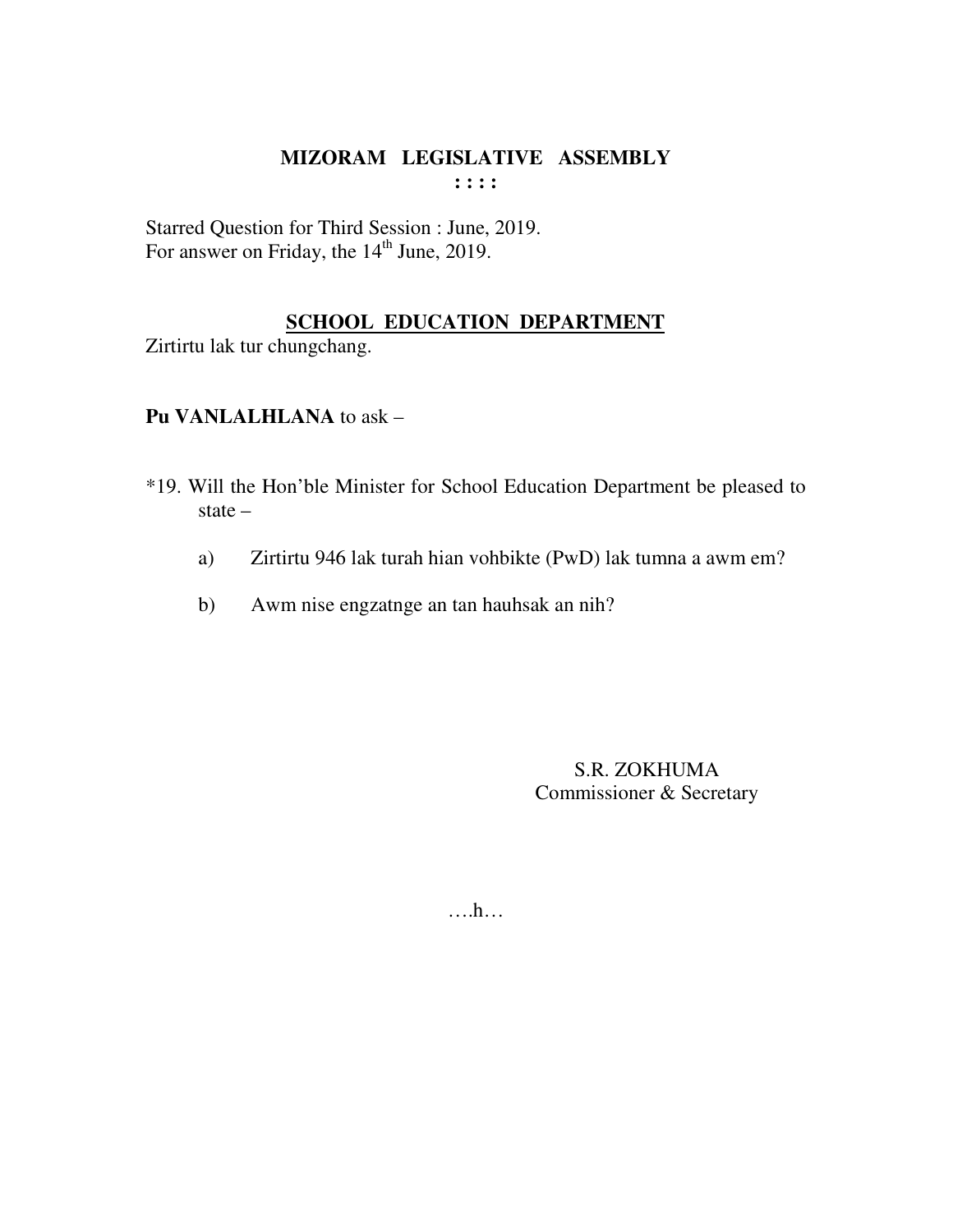**: : :** 

Starred Question for Third Session : June, 2019. For answer on Friday, the 14<sup>th</sup> June, 2019.

#### **SCHOOL EDUCATION DEPARTMENT**

Tlabung Higher Secondary School chungchang.

# **Pu NIHAR KANTI CHAKMA** to ask –

- \*20. Will the Hon'ble Minister for School Education Department be pleased to state –
	- (a) Tlabung Higher Secondary School saw engtikah nge upgrade anih ve theih ang?
	- (b) Tun hnaiah upgrade tumna a awm em?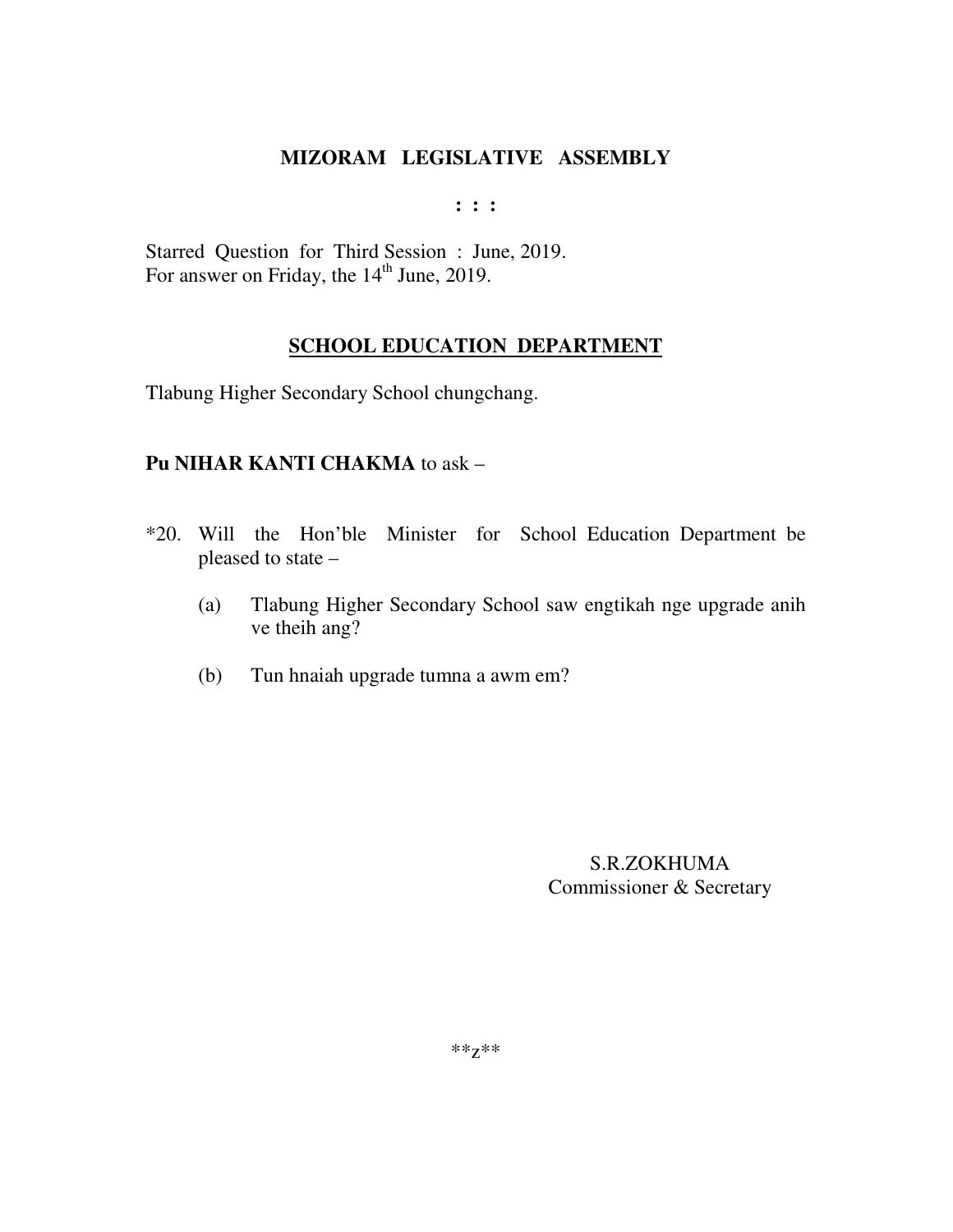Starred Question for Third Session : June, 2019. For answer on Friday, the 14<sup>th</sup> June, 2019.

# **AGRICULTURE DEPARTMENT**

Agriculture Sub-Circle Office hawn chungchang.

#### Pu H. LALZIRLIANA to ask -

\*21. Will the Hon'ble Minister for Agriculture Department be pleased to state  $-$ 

heng khua Mamit Constituency chhung Damparengpui/ Tuipuibari/Rajivnagar ah hian Agriculture Sub-Circle Office hawn tumna a awm em?

> S.R. ZOKHUMA Commissioner & Secretary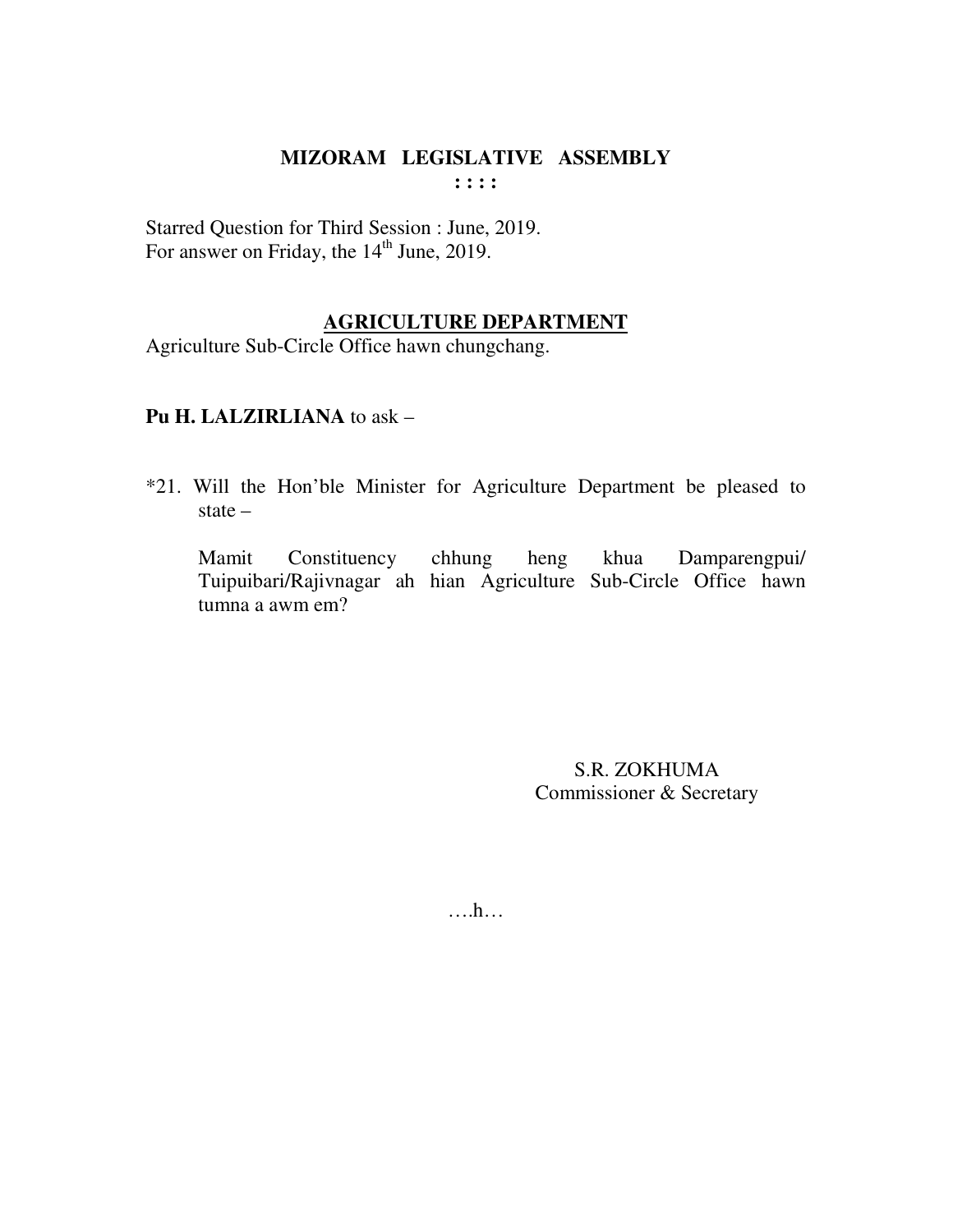#### **MIZORAM LEGISLATIVE ASSEMBLY :: :: ::**

Starred Question for Third Session : June, 2019. For answer on Friday, the 14<sup>th</sup> June, 2019.

#### **POLITICAL & CABINET DEPARTMENT**

Lok Ayukta thuneihna pek chungchang.

#### **Pu V.L. ZAITHANZAMA** to ask -

- \*22. Will the Hon'ble Minister for Political & Cabinet Department be pleased to state –
	- a) Lok Ayukta hi eng ang thuneihna nge pek tum a nih?
	- b) Member tur te ruat fel a ni tawh em ?

 S.R. ZOKHUMA Commissioner & Secretary

\*\*\*\*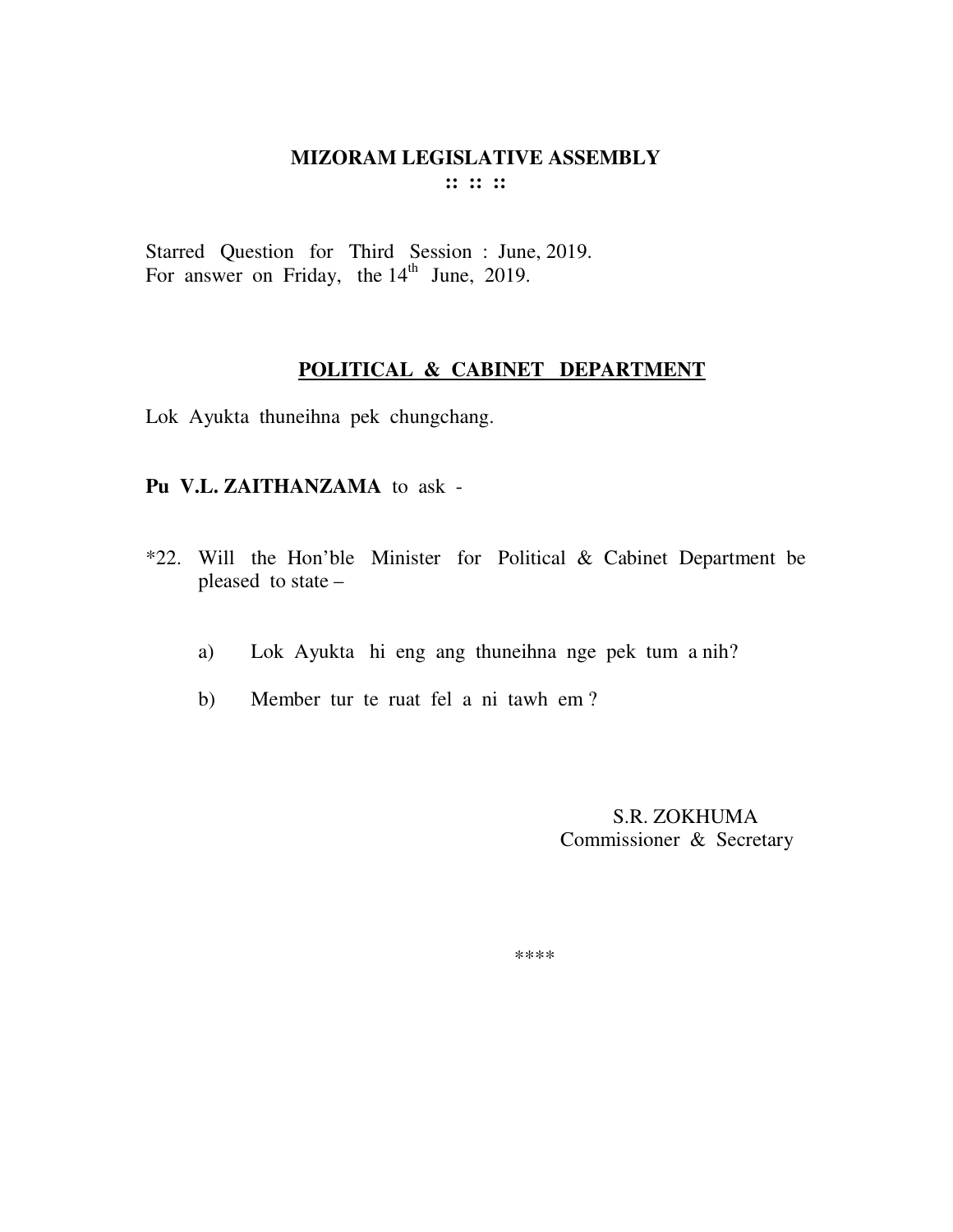#### **MIZORAM LEGISLATIVE ASSEMBLY : : : :**

Starred Question for Third Session : June, 2019. For answer on Friday, the  $14<sup>th</sup>$  June, 2019.

# **AGRICULTURE DEPARTMENT**

ATMA building chungchang.

# **Pu LALDUHOMA** to ask –

\*23. Will the Hon'ble Minister for Agriculture Department be pleased to state –

 a) Agricultural Technology Mission Agency tan hian District tinah building hrang an nei tawh em?

- b) ATMA hnuaiah hian thawktu engzat nge awm?
- c) Grade-IV staff an nei em?
- d) Posting and Transfer Policy an nei em?

# S.R. ZOKHUMA Commissioner & Secretary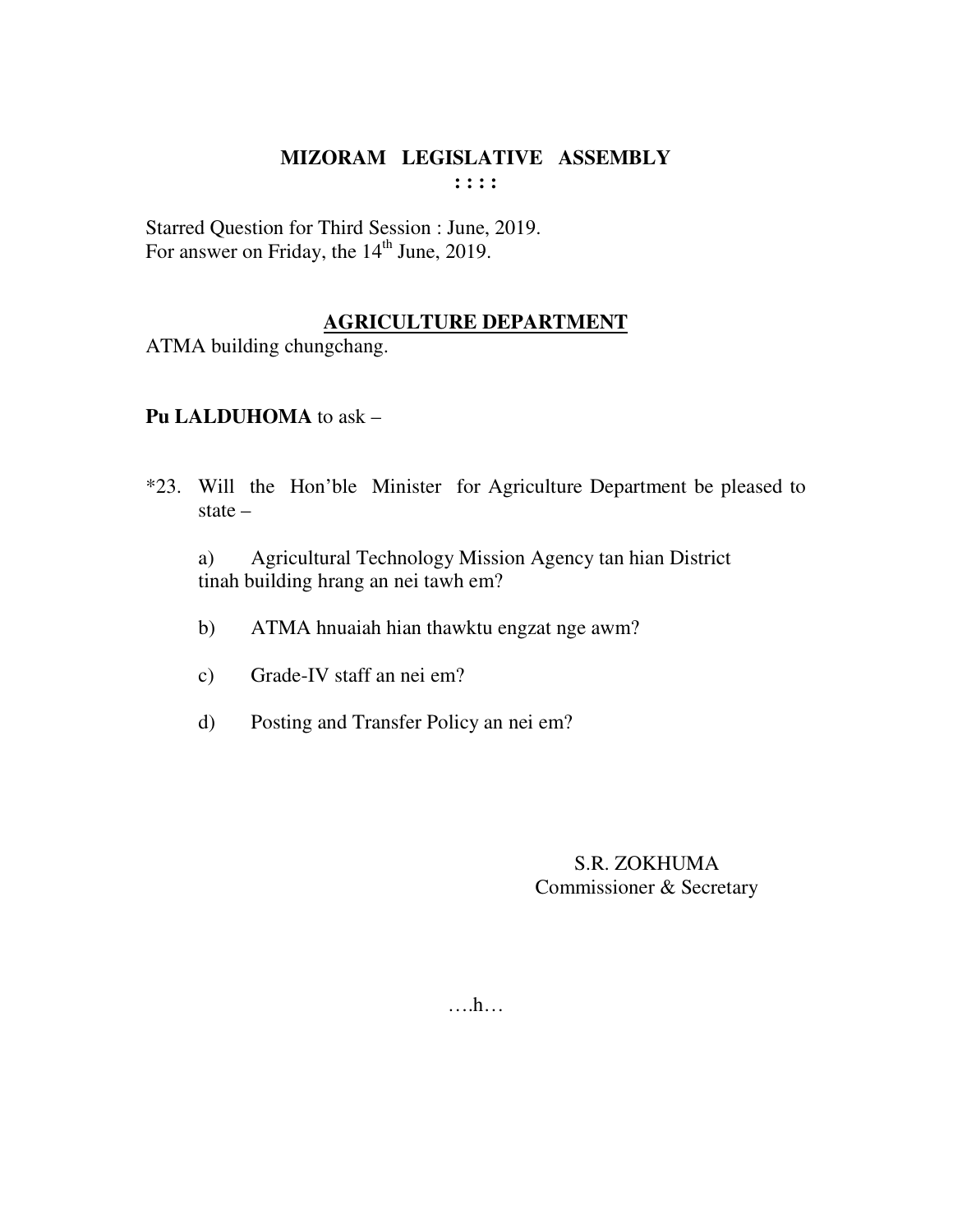#### MIZORAM LEGISLATIVE ASSEMBLY  $: : : :$

Starred Question for Third Session : June, 2019. For answer on Friday, the 14<sup>th</sup> June, 2019.

### **GENERAL ADMINISTRATION DEPARTMENT**

West Phaileng Civil S.D.O chungchang.

# Pu LALRINTLUANGA SAILO to ask -

\*24. Will the Hon'ble Minister for General Administration Department be pleased to state -

West Phaileng Civil Sub-Division SDO hi tunge ni ? Khawiah nge a awm?

> S.R. ZOKHUMA Commissioner & Secretary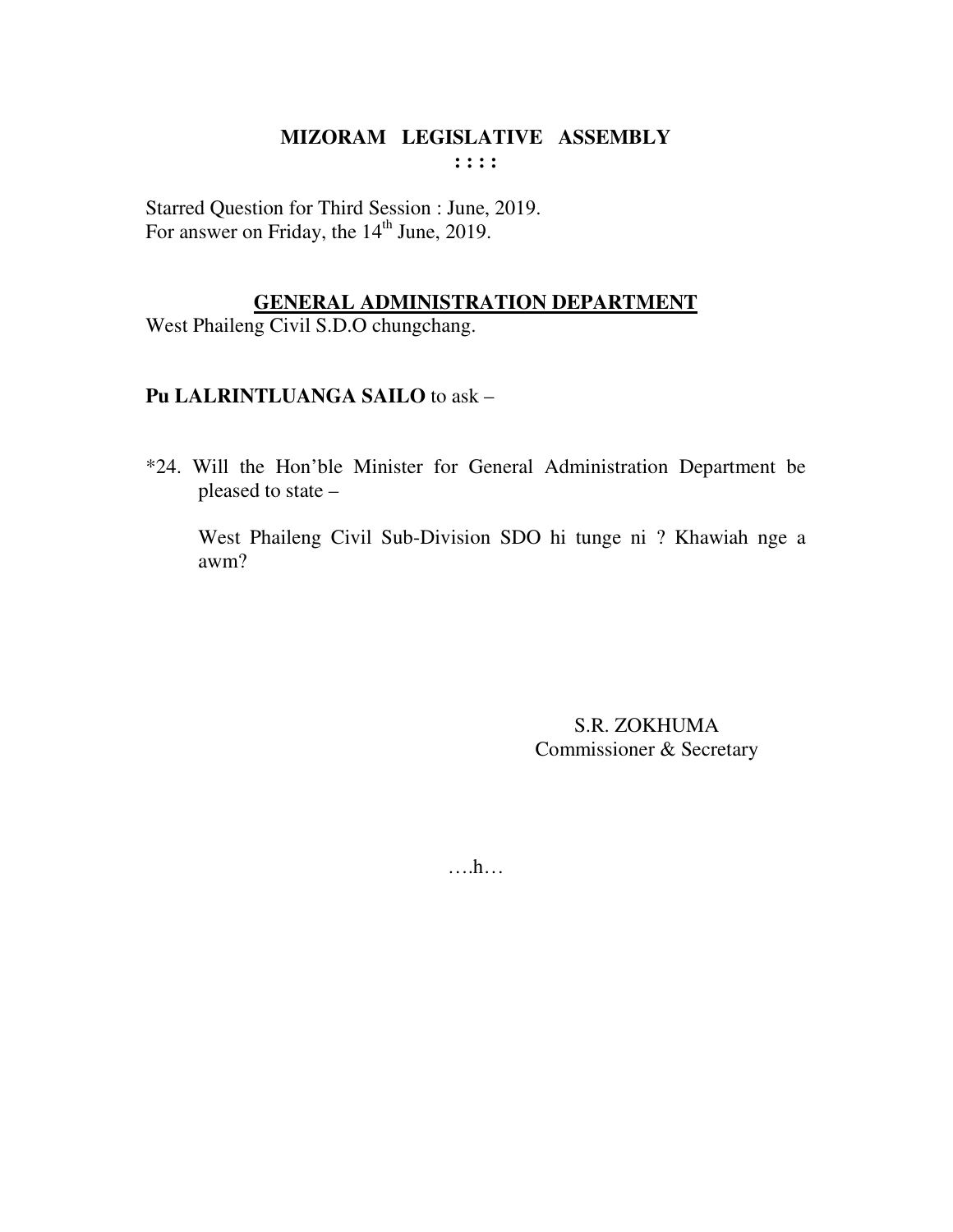**: : :** 

Starred Question for Third Session : June, 2019. For answer on Friday, the  $14<sup>th</sup>$  June, 2019.

# **GENERAL ADMINISTRATION DEPARTMENT**

Sangau SDO(C) office function chungchang.

#### **Pu H.BIAKZAUA** to ask –

\*25. Will the Hon'ble Minister for General Administration Department be pleased to state –

Sangau SDO(C) office function mumal lo hi tha taka function tir tumna a awm em?

> S.R.ZOKHUMA Commissioner & Secretary

\*\*z\*\*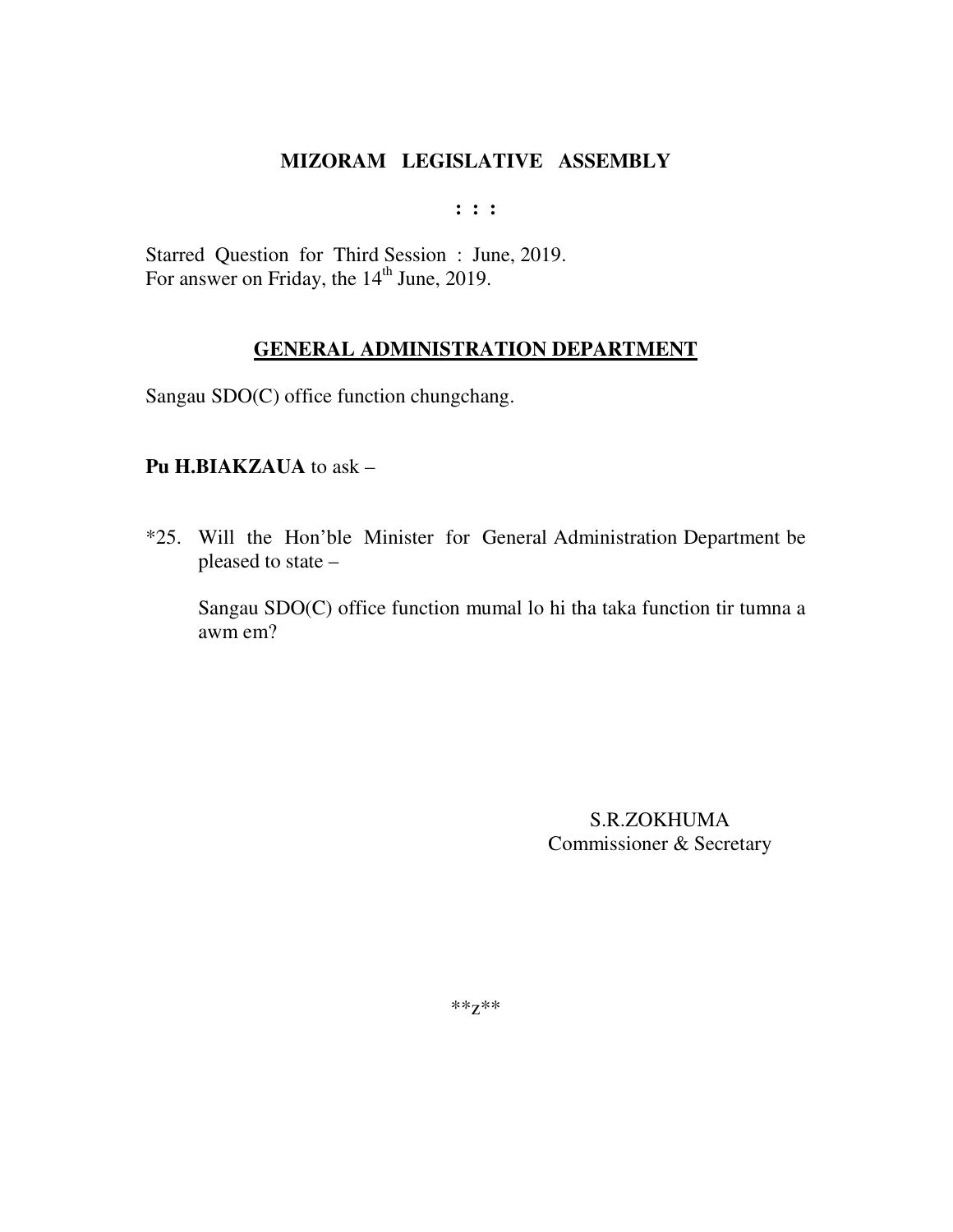**: : :** 

Starred Question for Third Session : June, 2019. For answer on Friday, the  $14<sup>th</sup>$  June, 2019.

#### **AGRICULTURE DEPARTMENT**

Crop Insurance Scheme chungchang.

#### **Pu LALDUHOMA** to ask –

\*26. Will the Hon'ble Minister for Agriculture Department be pleased to state –

 Crop Insurance Scheme hi sorkarin a nei em? A neih chuan hmalak mek dan leh kalpui zel tum dan a tlangpuiin.

> S.R.ZOKHUMA Commissioner & Secretary

\*\*z\*\*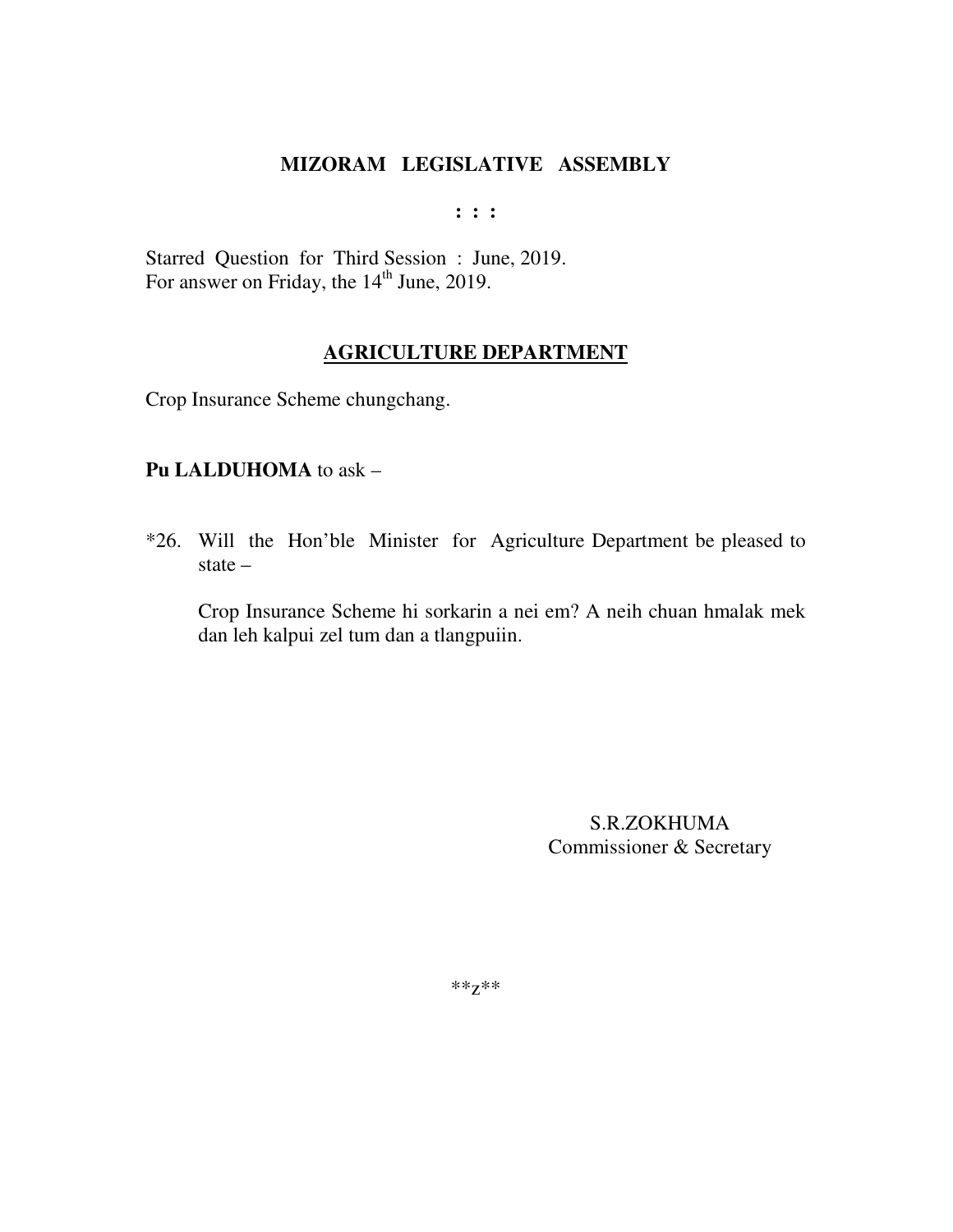**: : : :** 

Starred Question for Third Session : June, 2019. For answer on Friday, the 14<sup>th</sup> June, 2019.

#### **AGRICULTURE DEPARTMENT**

Pathologist leh Entomologist etc. chungchang.

# **Pu ANDREW H. THANGLIANA** to ask –

- \*27. Will the Hon'ble Minister for Agriculture Department be pleased to state –
	- a) Kan thlai chin ten natna leh ei chhetu an tawh a rawn tur Pathologist leh Entomologist engzah nge kan neih?
	- b) Rampumah Soil Testing Laboratory khawi hmunah te nge kan neih?

S.R. ZOKHUMA Commissioner & Secretary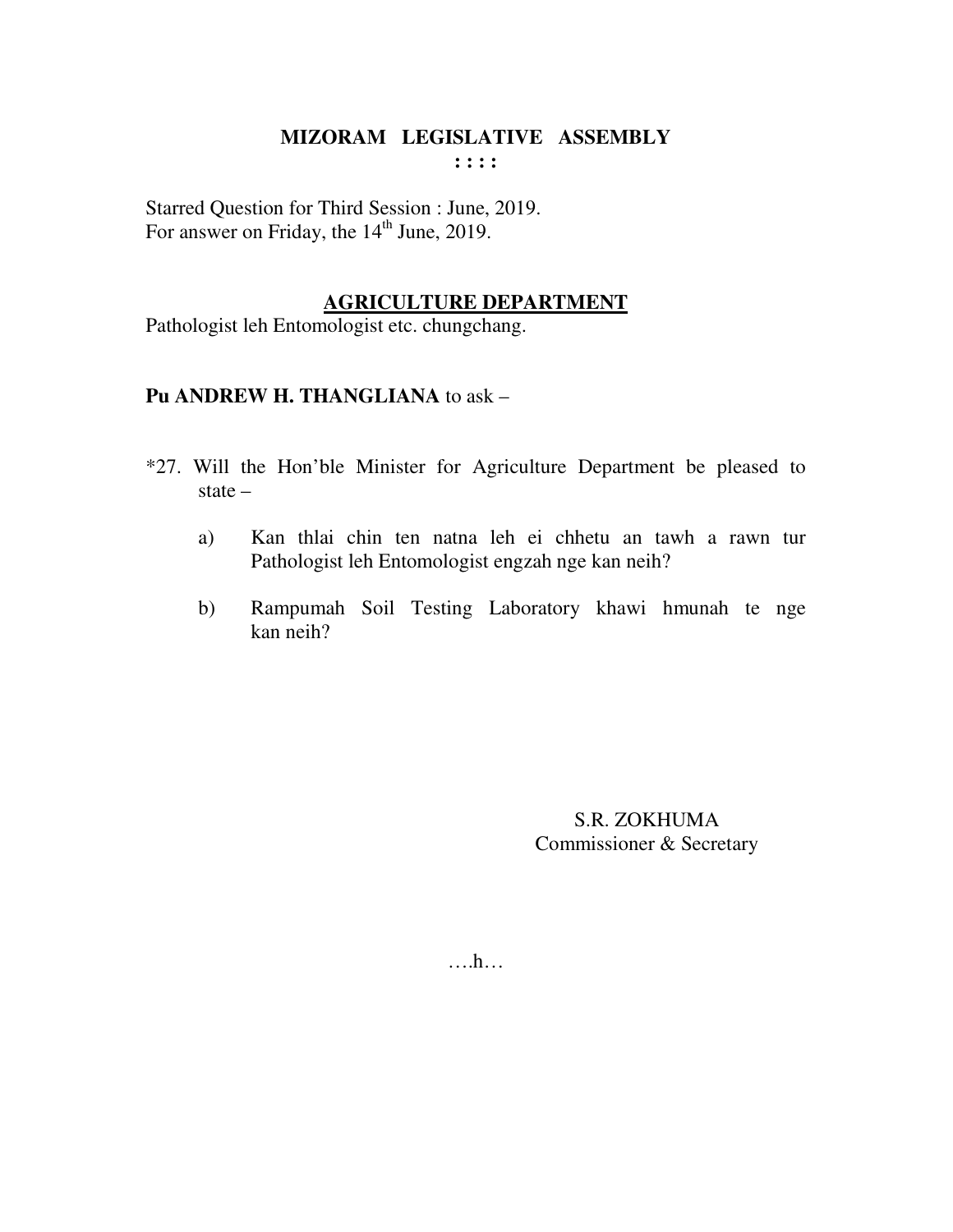#### MIZORAM LEGISLATIVE ASSEMBLY  $: : : :$

Starred Question for Third Session : June, 2019. For answer on Friday, the 14<sup>th</sup> June, 2019.

# **SCHOOL EDUCATION DEPARTMENT**

West Phaileng Higher Secondary School chungchang.

# Pu LALRINTLUANGA SAILO to ask -

\*28. Will the Hon'ble Minister for School Education Department be pleased to state  $-$ 

West Phaileng Higher Secondary School hi up grade tumna a awm  $em?$ 

> **S.R. ZOKHUMA** Commissioner & Secretary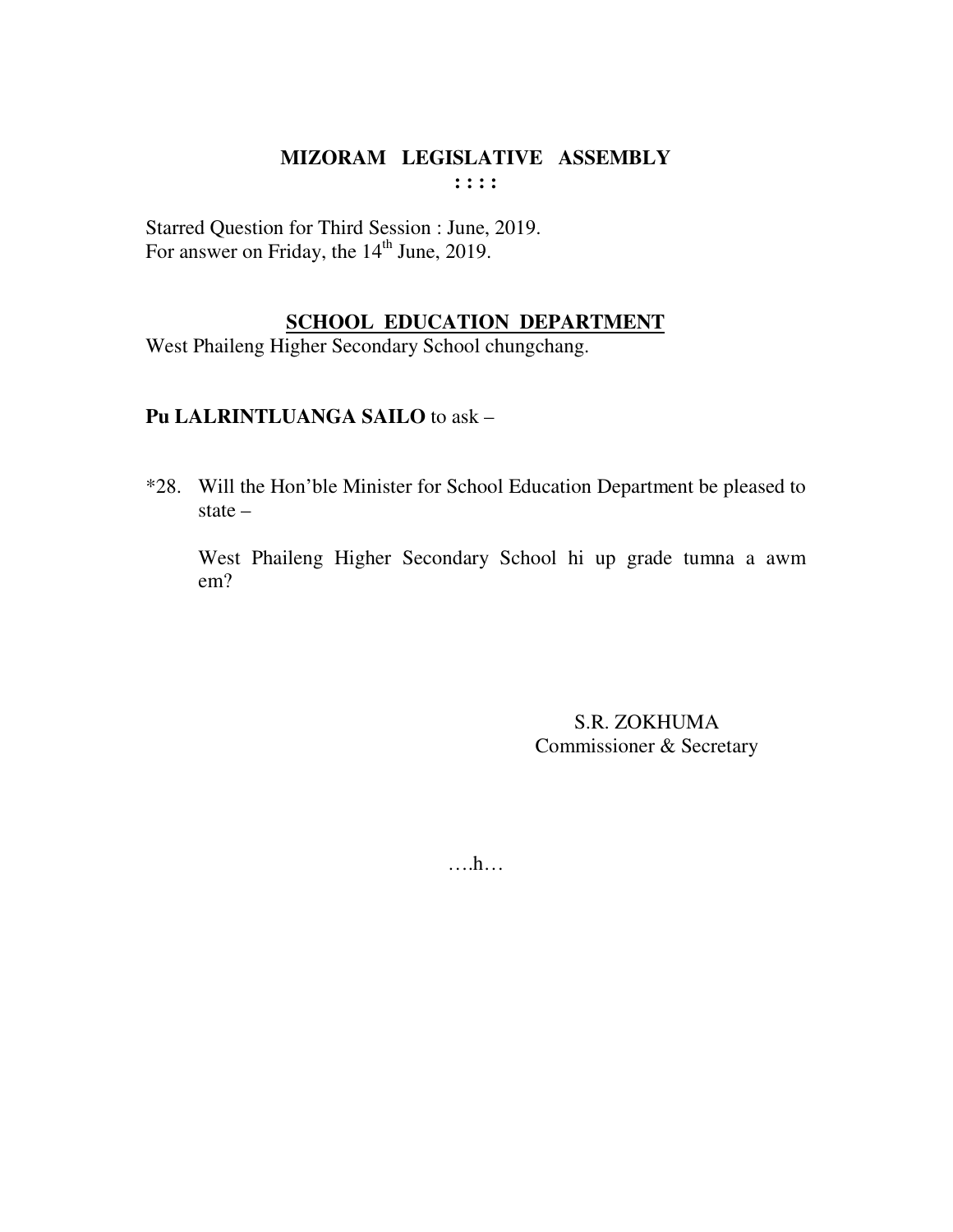$: : :$ 

Starred Question for Third Session: June, 2019. For answer on Friday, the 14<sup>th</sup> June, 2019.

#### **AGRICULTURE DEPARTMENT**

SDAO Office, Tuipang a staff awm zat chungchang.

#### Pu K.T. ROKHAW to ask -

\*29. Will the Hon'ble Minister for Agriculture Department be pleased to state  $-$ 

SDAO Office, Tuipang-ah clerical staff engzatnge awm?

**S.R.ZOKHUMA** Commissioner & Secretary

 $***Z***$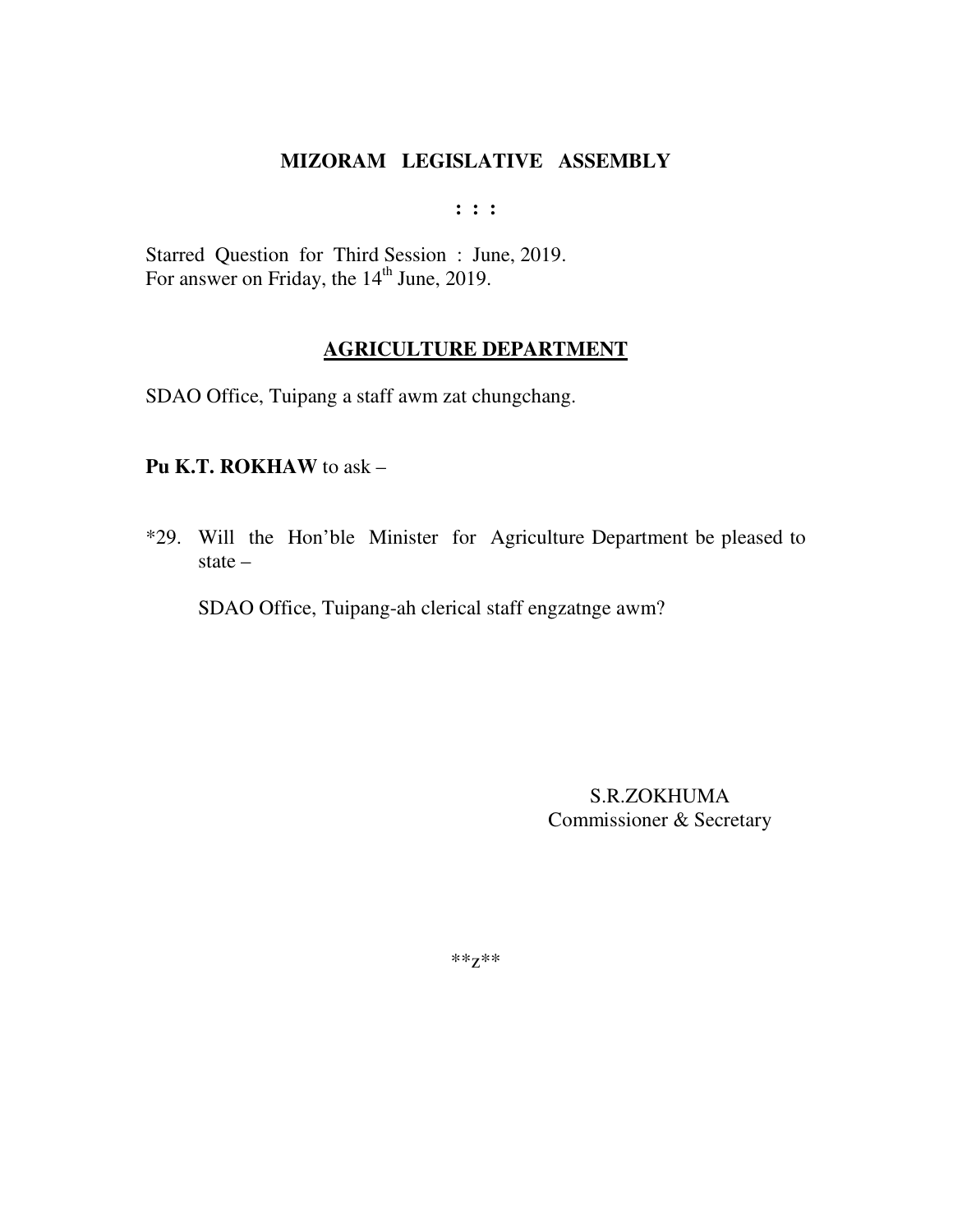**: : :** 

Starred Question for Third Session : June, 2019. For answer on Friday, the  $14<sup>th</sup>$  June, 2019.

# **AGRICULTURE DEPARTMENT**

PM-KISAN Scheme beneficiaries chungchang.

# **Pu B.D. CHAKMA** to ask –

- \*30. Will the Hon'ble Minister for Agriculture Department be pleased to state –
	- (a) How many numbers of eligible farmers in Mizoram got the benefit under PM-KISAN Scheme?
	- (b) Did all eligible farmers who had submitted their necessary documents through proper channel get benefit under the scheme? If not, why?
	- (c) Will the department take necessary steps to find out the left-out farmers for this scheme and give their due benefits?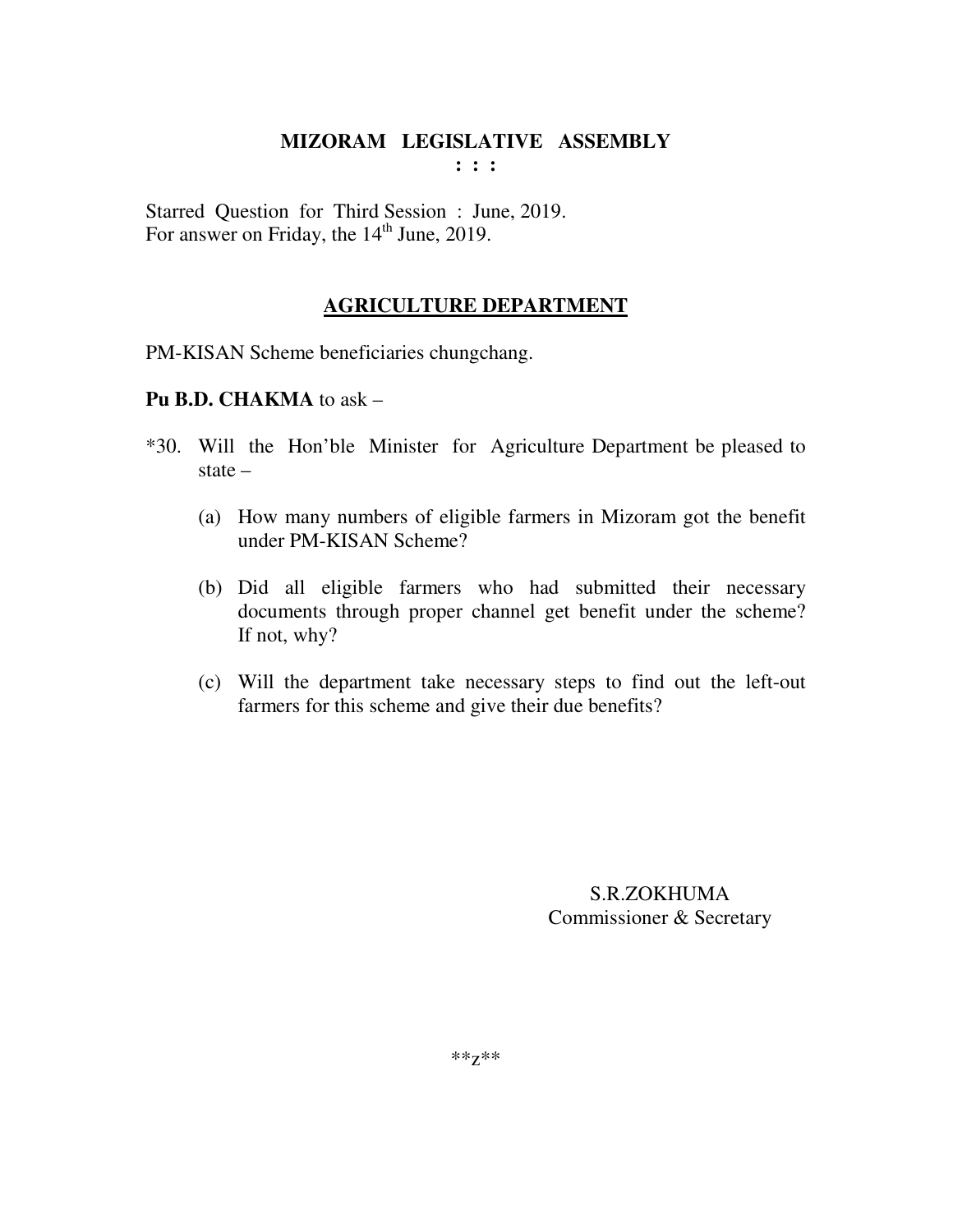**: : :** 

Starred Question for Third Session : June, 2019. For answer on Friday, the  $14<sup>th</sup>$  June, 2019.

# **SCHOOL EDUCATION DEPARTMENT**

Sangau Higher Secondary School upgrade chungchang.

**Pu H.BIAKZAUA** to ask –

- \*31. Will the Hon'ble Minister for School Education Department be pleased to state –
	- (a) Sangau Higher Secondary School upgrade tumna a awm em?
	- (b) Awm ta se, eng dinhmunah nge?

S.R.ZOKHUMA Commissioner & Secretary

\*\*z\*\*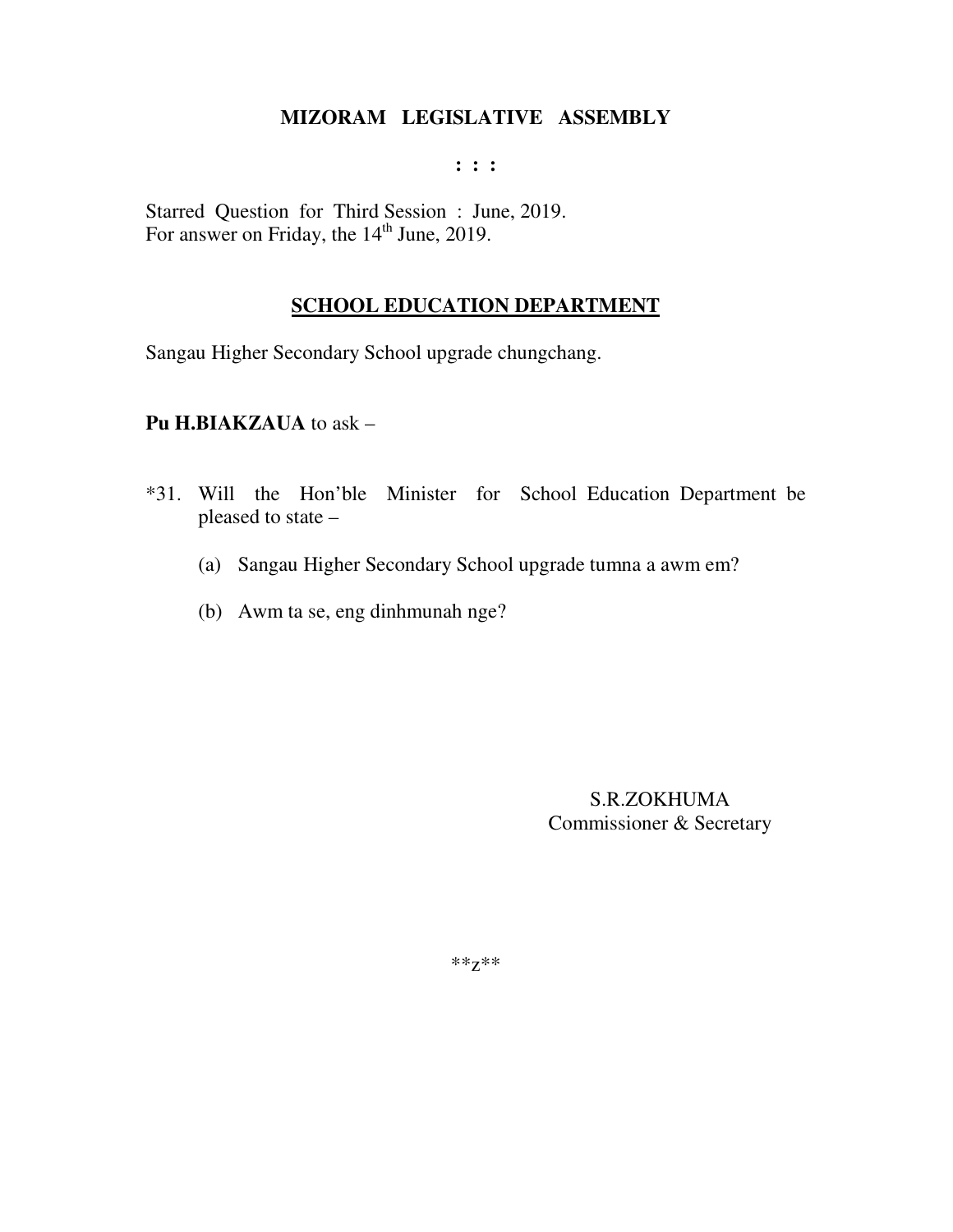#### **MIZORAM LEGISLATIVE ASSEMBLY : : : :**

Starred Question for Third Session : June, 2019. For answer on Friday, the 14<sup>th</sup> June, 2019.

# **SCHOOL EDUCATION DEPARTMENT**

School Education Department chungchang.

# **Pu ANDREW H. THANGLIANA** to ask –

- \*32. Will the Hon'ble Minister for School Education Department be pleased to state –
	- a) Mizoram pumah Education Department-in a enkawl School Grading category A, B, C leh D Elementary leh Secondary School khaw engzatah nge awm? Khaw engzatah nge zirtirtute tan living quarters Sorkarin a neih?
	- b) The Mizoram Education Act, 2003 (Act No. 5 of 2003) in a phal ang a 'The Mizoram Education (Transfer and Posting of School Teachers) Rules, 2006 hi ennawn emaw siamthat tumna a awm em?
	- c) RMSA/SSA hnuaia post hrang hrang hlawh kan pek mek te hi an pay scale ngai hian pek chhunzawm zel tum a ni em revise tumna a awm em?

S.R. ZOKHUMA Commissioner & Secretary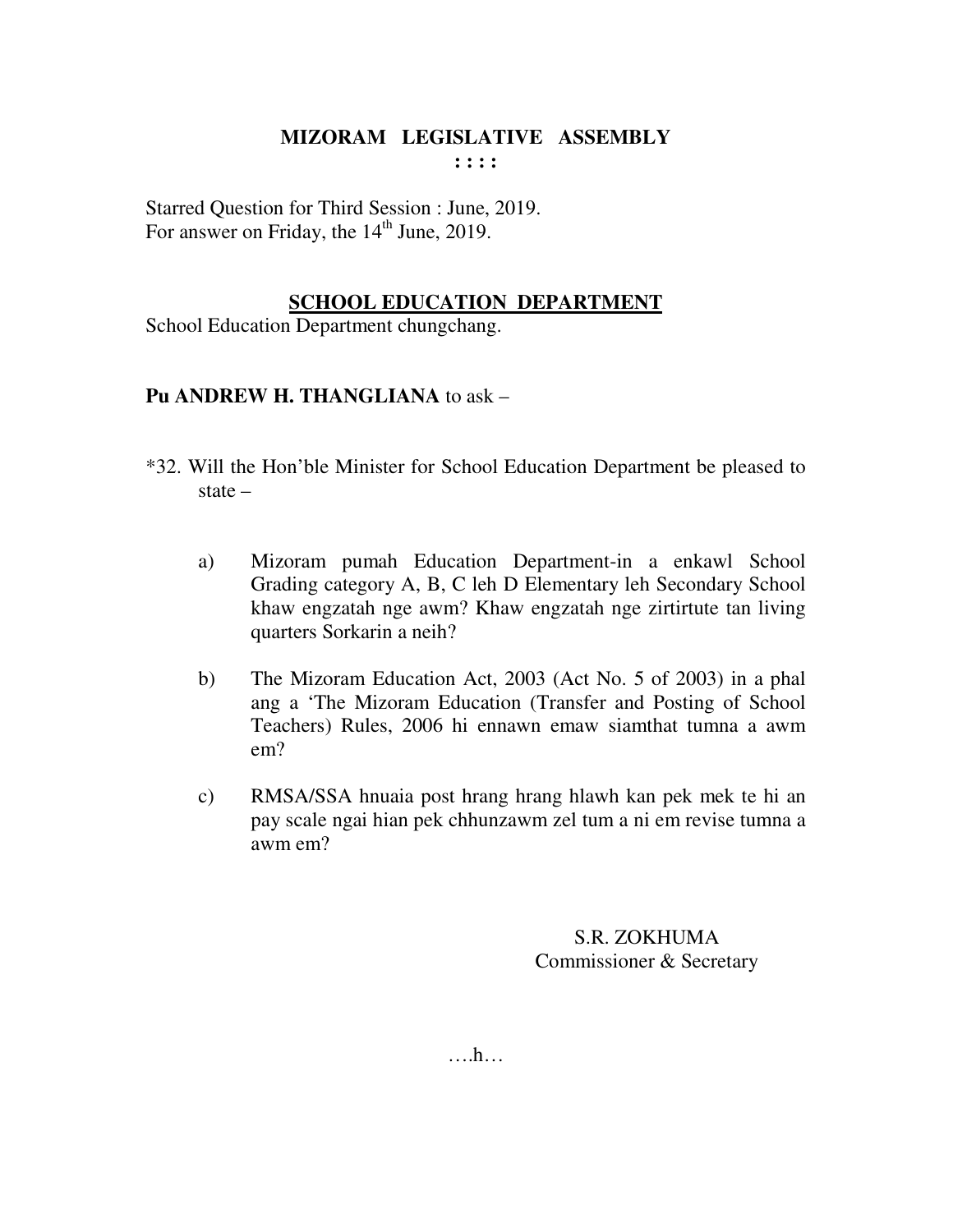**: : :** 

Starred Question for Third Session : June, 2019. For answer on Friday, the  $14<sup>th</sup>$  June, 2019.

# **GENERAL ADMINISTRATION DEPARTMENT**

Lawngtlai District awpna hnuaia dah chungchang.

# **Pu H.BIAKZAUA** to ask –

- \*33. Will the Hon'ble Minister for General Administration Department be pleased to state –
	- (a) Lawngtlai District huamchhung (Sangau RD Block) hi heng Departments - PWD, PHE, P&E leh FCS&CA-te Lunglei leh Siaha District atanga awp an ni a, Lawngtlai District awpna hnuaiah dah theih an ni angem?
	- (b) Ni ta se, dah tumna a awm em?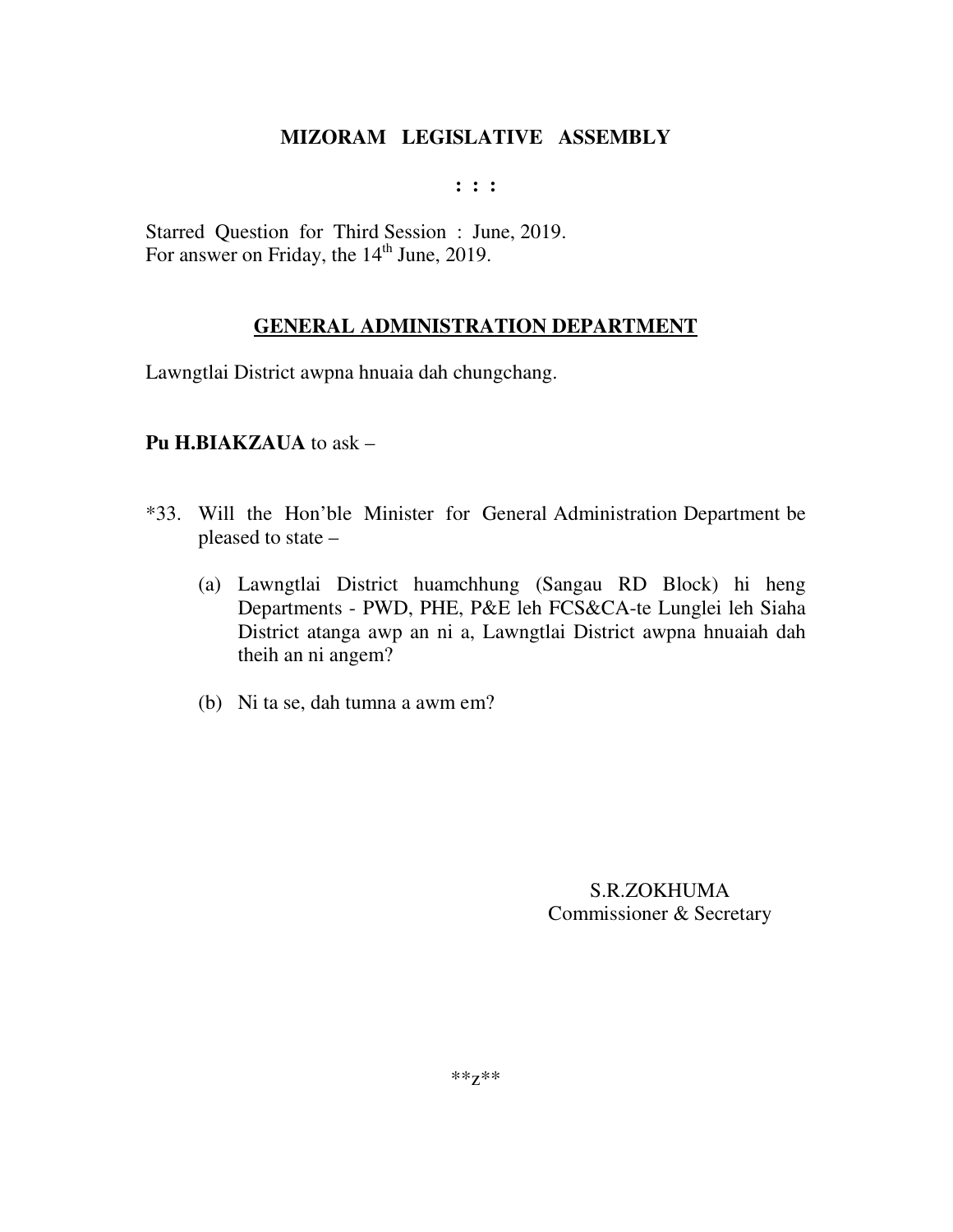#### **MIZORAM LEGISLATIVE ASSEMBLY : : : :**

Starred Question for Third Session : June, 2019. For answer on Friday, the 14<sup>th</sup> June, 2019.

### **AGRICULTURE DEPARTMENT**

Fall Army Worm chungchang.

# **Pu VANLALHLANA Pu VANLALHLANA**<br>**Pu VANLALTANPUIA**  $\int$  to ask -

- \*34. Will the Hon'ble Minister for Agriculture Department be pleased to state –
	- a) Fall Army Worm avanga harsatna/chhiat tawkte hnenah chhawmdawlna Sorkarin pek a tum em?
	- b) Loneitute harsatna sutkian a ni tawh em?
	- c) Eng hmalakna nge Sorkarin a kalpui?

S.R. ZOKHUMA Commissioner & Secretary